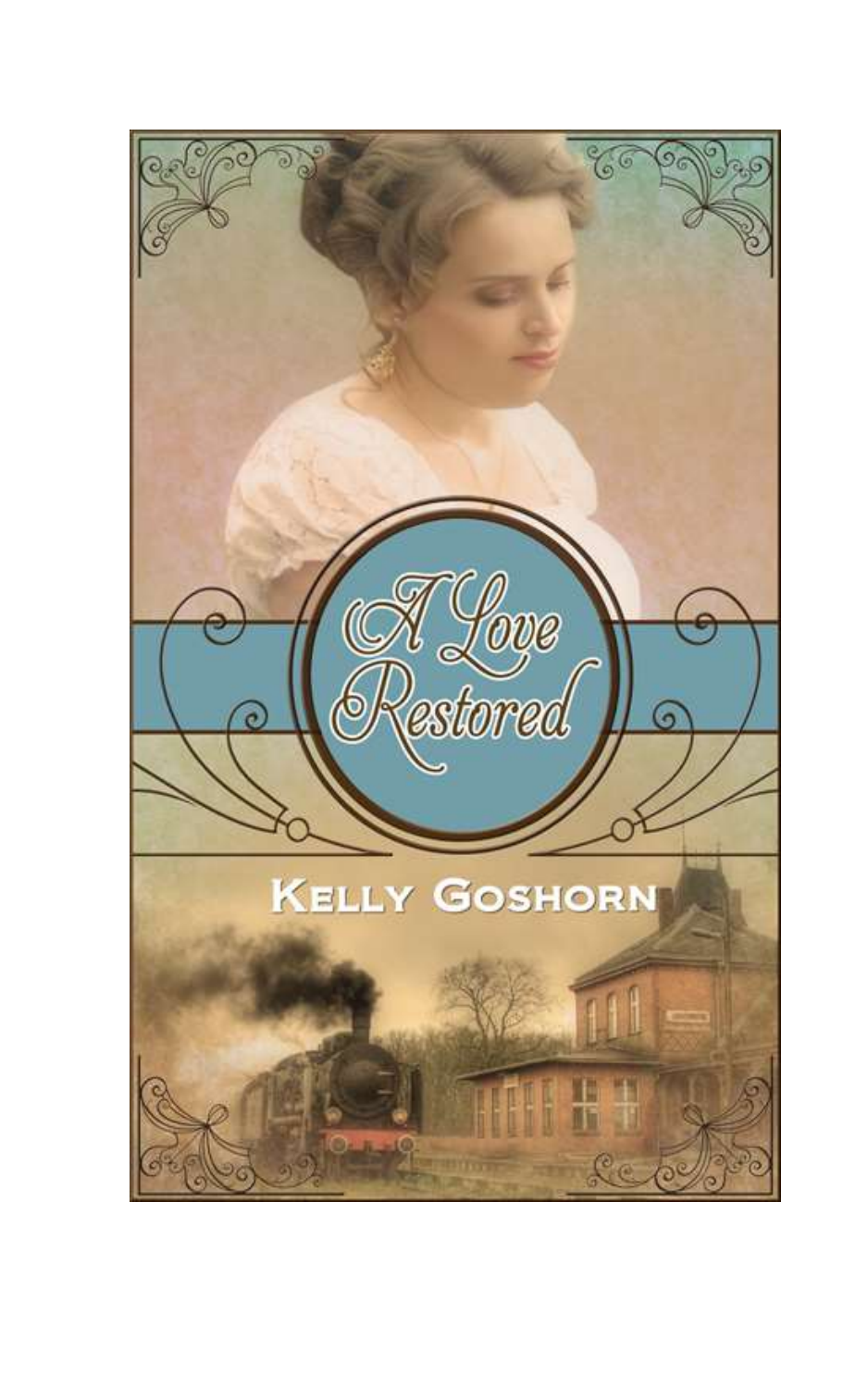# A Love Restored

## Kelly J. Goshorn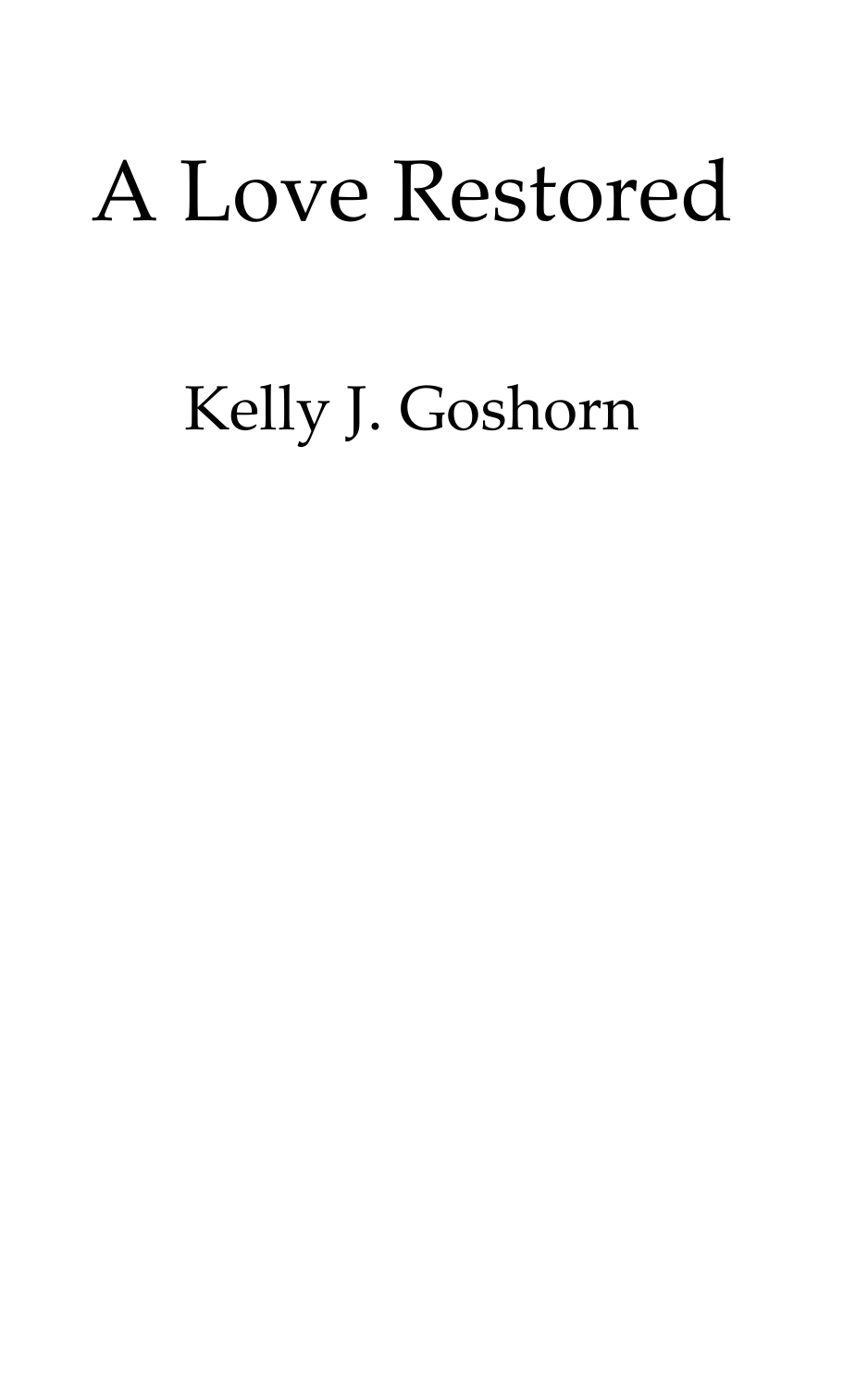This is a work of fiction. Names, characters, places, and incidents either are the product of the author's imagination or are used fictitiously, and any resemblance to actual persons living or dead, business establishments, events, or locales, is entirely coincidental.

#### **A Love Restored COPYRIGHT 2017 by Kelly J. Goshorn**

All rights reserved. No part of this book may be used or reproduced in any manner whatsoever without written permission of the author or Pelican Ventures, LLC except in the case of brief quotations embodied in critical articles or reviews.

eBook editions are licensed for your personal enjoyment only. eBooks may not be re-sold, copied or given to other people. If you would like to share an eBook edition, please purchase an additional copy for each person you share it with.

Contact Information: titleadmin@pelicanbookgroup.com

Scripture quotations, unless otherwise indicated are taken from the King James translation, public domain.

Cover Art by *Nicola Martinez*

Prism is a division of Pelican Ventures, LLC [www.pelicanbookgroup.com](http://www.pelicanbookgroup.com/) PO Box 1738 \*Aztec, NM \* 87410

The Triangle Prism logo is a trademark of Pelican Ventures, LLC

Publishing History Prism Edition, 2018 Paperback Edition ISBN 978-1-5223-9760-1 Electronic Edition ISBN 978-1-5223-9759-5 **Published in the United States of America**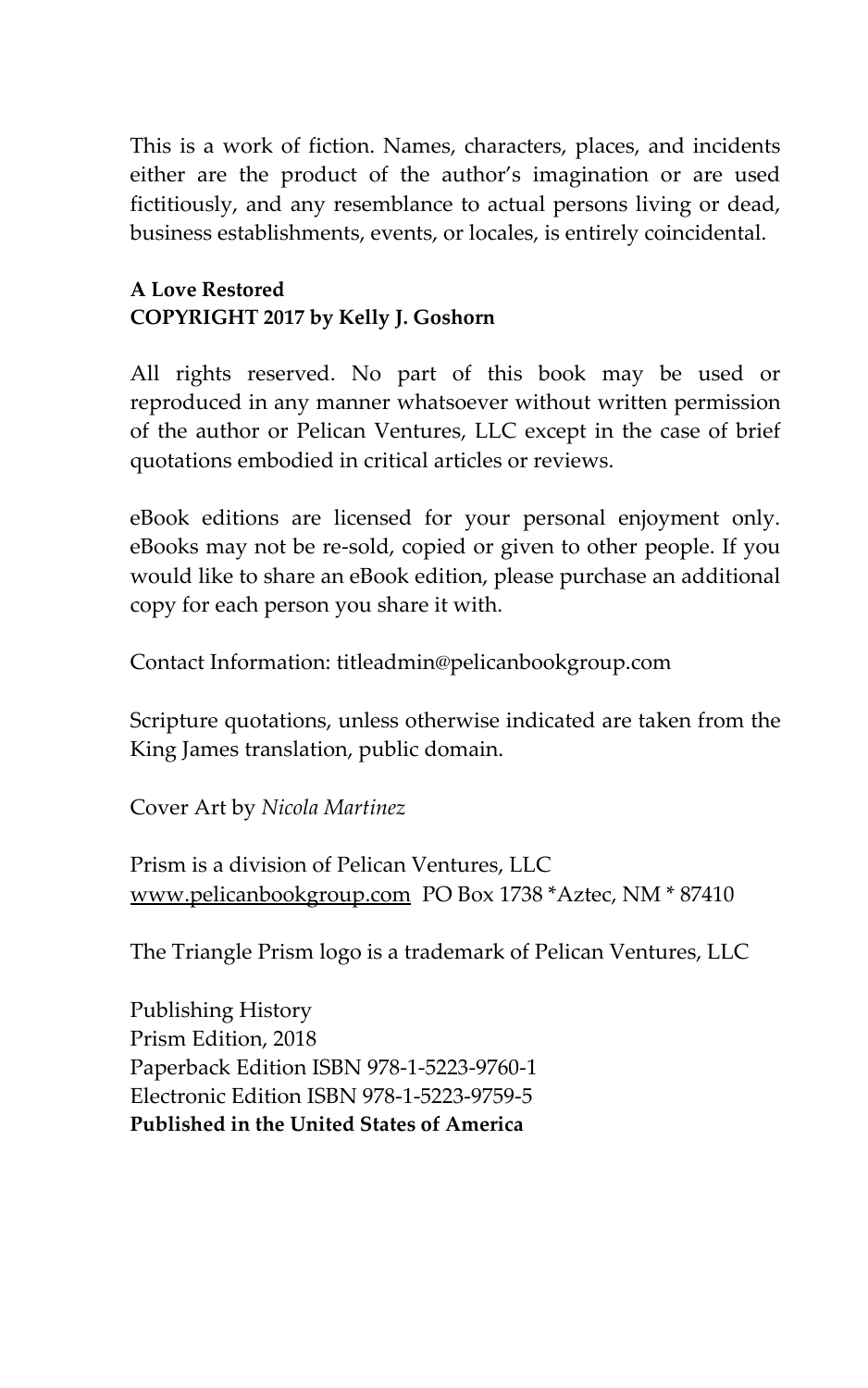#### *Dedication*

To the two most important men in my life: My Lord and Savior, Jesus Christ, who wrote this story on my life, and to my husband, Mike, who lived it with me.

And for every woman who has questioned her self-worth because of unkind words or the reflection she sees in the mirror. Know that you are treasured by a loving God who sees your immeasurable value.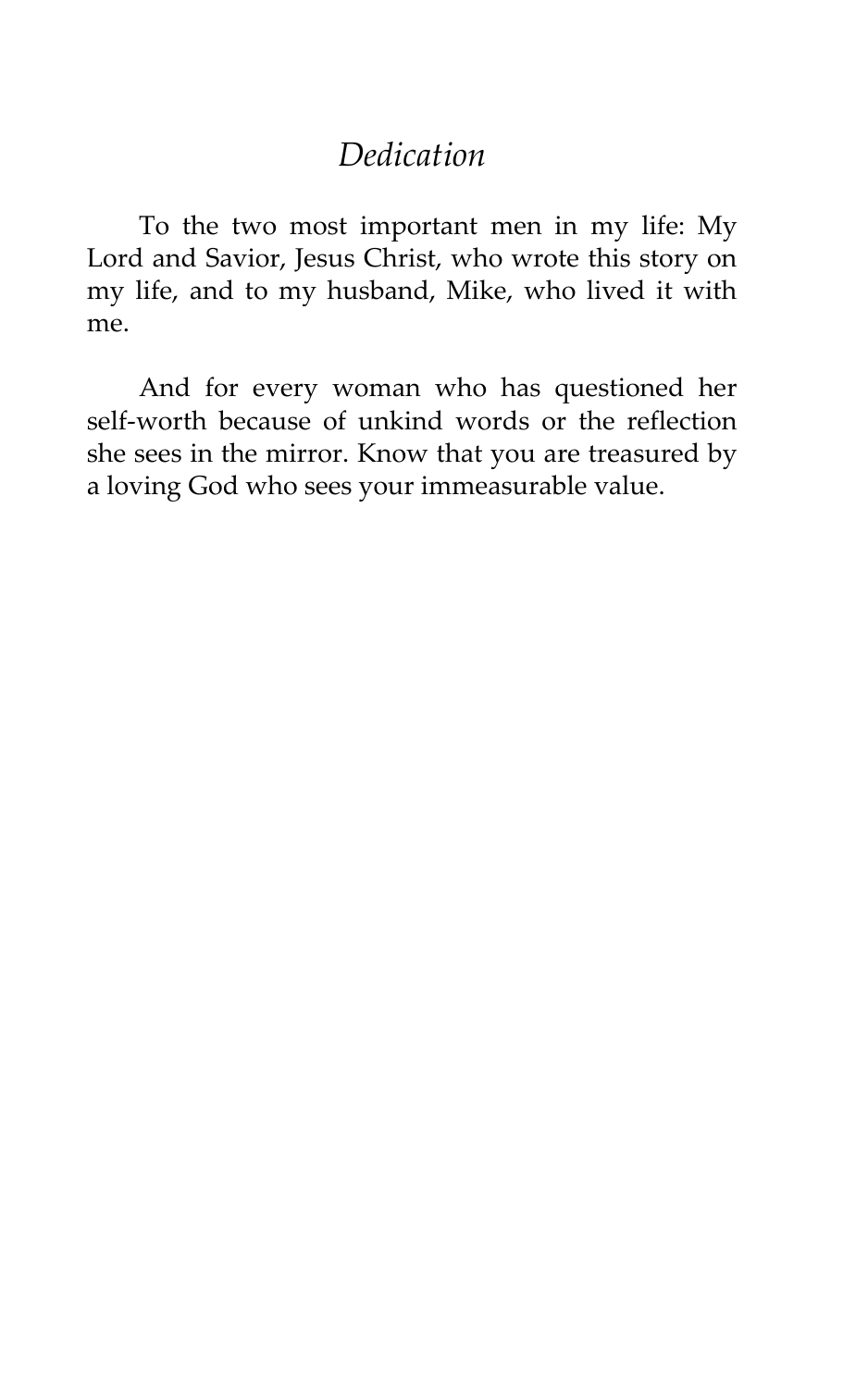Sharing my courtship in written word has been a rewarding and oftentimes challenging endeavor. There were so many times I wanted to close the laptop and quit. I'm so thankful for all those who have inspired and encouraged me to keep pursuing the dream God had put in my heart.

First and foremost, my amazing God who surprised me with His answer to my prayer for a new passion in my life—writing a book! He has used this journey to grow my faith not only in myself, but more importantly, in Him.

My precious family, a/k/a my biggest cheerleaders, my husband, Mike, who first suggested I share our story; my children, Madeline, Michael, and Noah; my sister, Cindy Criste Scott, and my precious mama, Martha Criste. Mama, I'm so glad you had a chance to read *A Love Restored* before you went home to be with Jesus! A special shout out to my youngest son, Noah, whose dream to be a published author inspired my own. Keep writing, Noah, and trust God to handle the rest!

Chrissy Carr, Mike Goshorn, Alissa Hall, Cindy Kling, Tracey Levy, Becky Redman, Duane Scott, Cindy Criste Scott, Steph Sloan, and Lynn Whittington for accepting the challenge of reading and critiquing *A Love Restored* when I thought it was ready for public consumption! I'm so grateful for every suggestion and insight.

Colleen Hoernke for reading and re-reading *A Love Restored* so many times I'm positive you know the story as well as I do. Where would I be without your amazing proofreading abilities and descriptive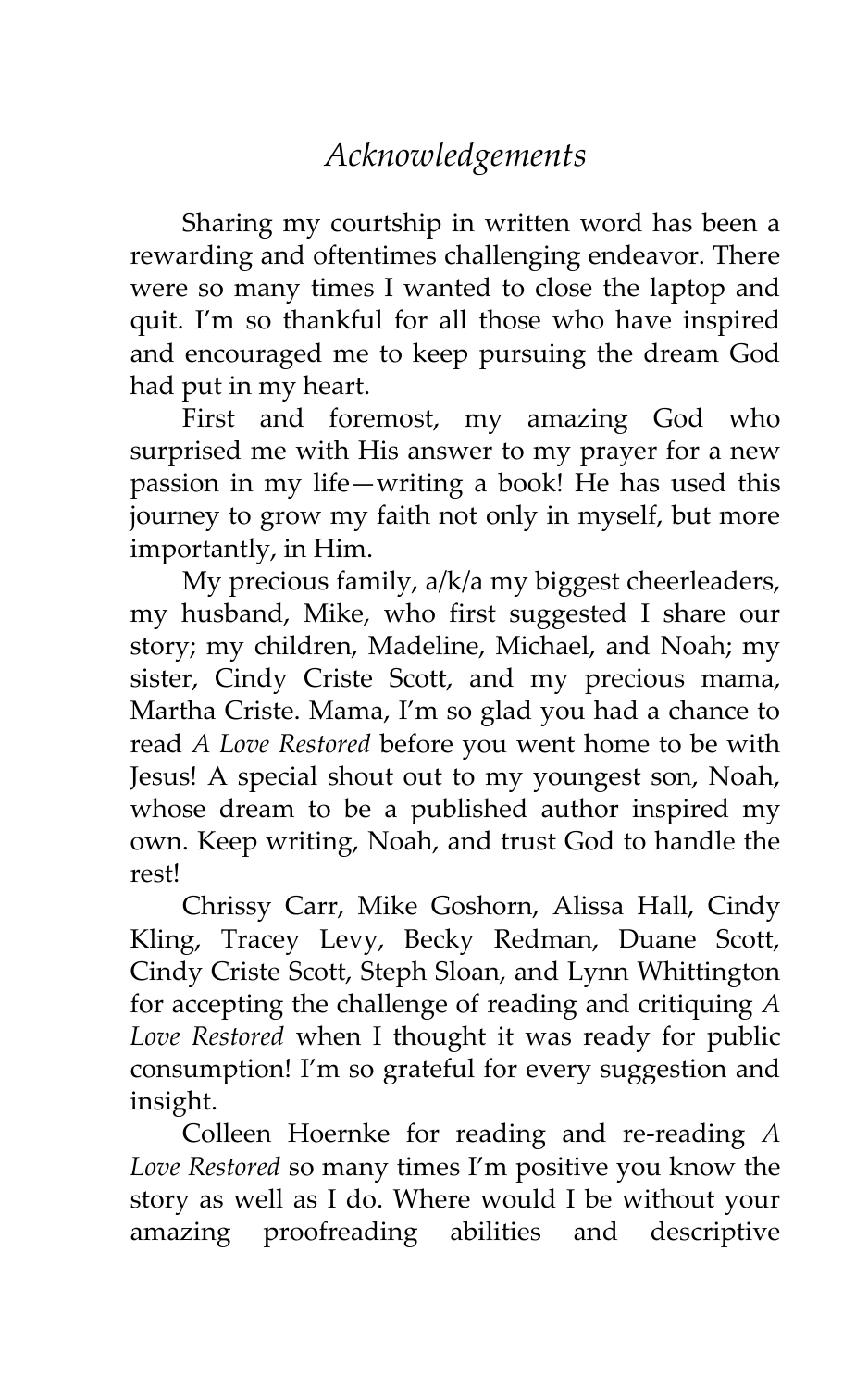insights? There are no words to express my gratitude except, I love you, Bestie!

For the amazing critique partners I found through American Christian Fiction Writers: Angela Couch, Jessica Konek Johnson, and Sarah Monzon, as well as the ladies of Scribes 204; Crystal Barnes, Linda Cushman, Tammy Kirby, and Jodie Wolfe. Thank you for making my story shine. I am forever grateful!

The talented and hard-working staff at Pelican Book Group including my incredibly patient editor and sweet friend, Paula Mowery. Thank you for believing in me and in *A Love Restored*, and most importantly, for following your 'God nudges.' Many thanks to Nicola Martinez for the beautiful cover design and to all those who have worked behind the scenes to bring *A Love Restored* to publication.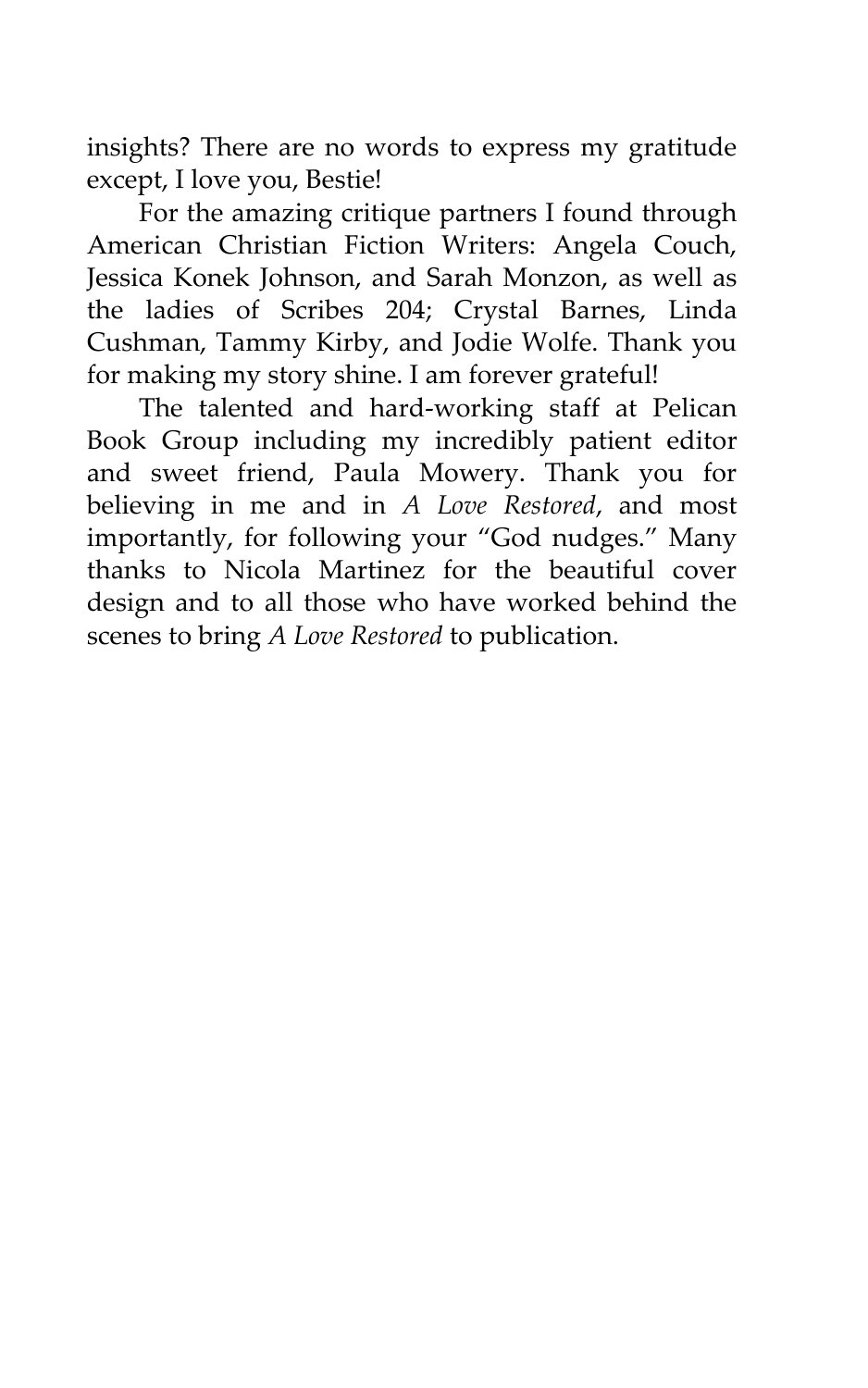*And I will restore to you the years that the locust hath eaten. ~ Joel 2:25a*

### **1**

Loudoun County, Virginia August 1873

*Land sakes it was hot.*

Ruth Ann Sutton peeled the black stockings from her legs and stuffed them inside her boots. If only she could do the same with her insufferable corset. She wiped her brow. Perspiration moistened her hairline, tightening the loose strands on her neck into corkscrews. Buddy's tongue hung from the corner of his mouth as he meandered to the stream for a drink. She stooped beside him, running her fingers through his plush, red fur.

'You must be hot today, too, boy.' He raised his head. Ears alert, mischief danced in his eyes, reminding her of the pup he'd once been. 'You stay right there. You'll splash around and get me all wet.'

Rarely did a week go by from March to November when she didn't visit this spot. She'd loved it from the first time Papa brought her fishing in the little nook sheltered among the dogwoods. If she remained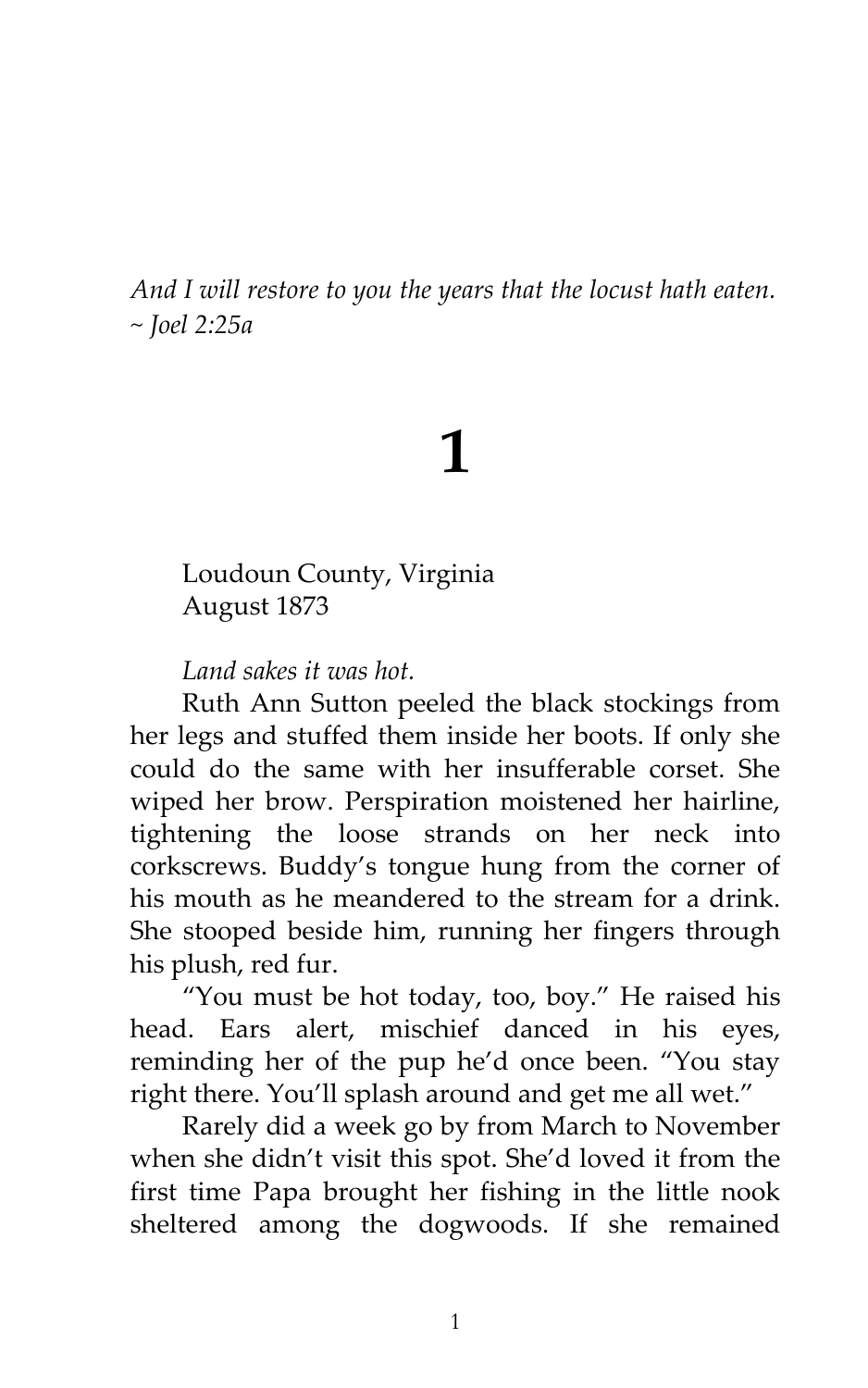absolutely still, she could hear Papa laughing as he cast his fishing line into the creek.

The peaceful melody of the stream as it coursed around the bend beckoned her. What would Mama say? She glanced over her shoulder. Why not? No one was around. Gathering her skirts, she eased into the creek, mindful to avoid the mossy rocks that rested in the shade of the poplars. Cool water assailed her shins as she waded to the middle. Despite the gooseflesh forming on her skin, the knee-deep water offered respite from the sultry temperature and her sour mood.

Her thoughts drifted to the conversation she'd had with her mother. She'd promised to write James about her new teaching position at the Freedmen's School more than a month ago. How would she convince her beau to let her continue? No one else wanted to teach these children. They needed her, and in a way, she needed them. Wouldn't she be a better wife and mother if allowed to pursue her passion before surrendering it at the altar?

Tilting sideways, she skimmed her fingers against the current, spooking the dragonflies hovering above the water's surface. She didn't want to marry James. Truth-be-told, she didn't want to marry anyone—yet. No one hired a married woman to teach. At twenty years of age, she had plenty of time for marriage and children.

Or did she?

Suitors weren't exactly lining up at her door. While she had no trouble getting along with the opposite sex, as her bevy of male acquaintances attested, none pursued an attraction to her. If she delayed, she might lose her bloom, as mama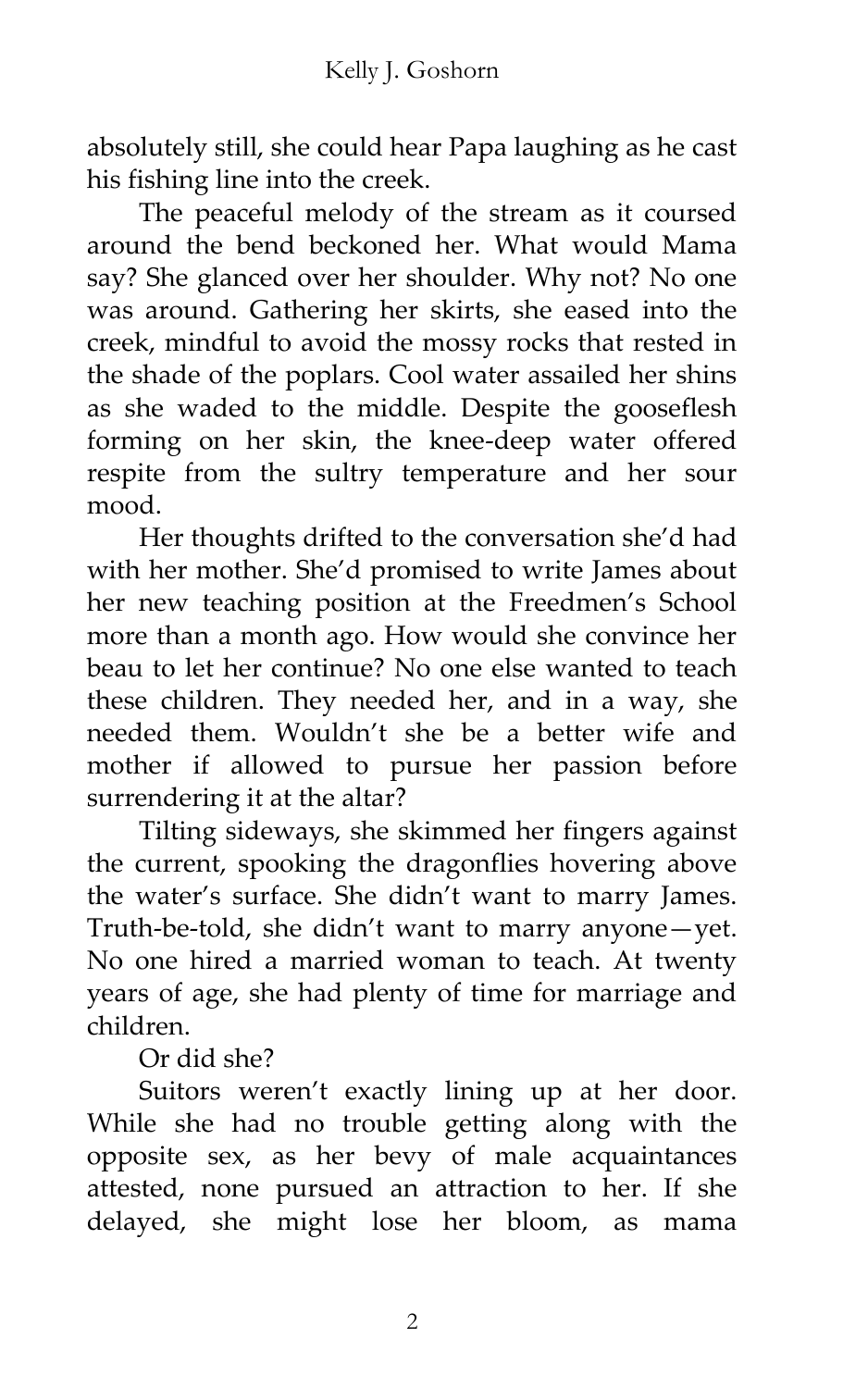suggested, and have more than her buxom figure prohibiting her from matrimony. Even if she could coax James into postponing an engagement, he would never allow her to teach Negroes.

What could she say to persuade him?

Did she even want to?

Tipping her head back, she released her cares to the only one who had her best interest at heart. 'Oh Heavenly Father, guide my footsteps. May your perfect will be done in my life."

Sighing, she waded toward the creek bank. Mud squished between her toes. She dreaded the return home so soon. She scanned the meadow before glancing to her canine friend.

'Maybe just a bit longer. Huh, boy?'

She withdrew a bulging handkerchief from her skirt pocket and deposited it atop a large rock overhanging the creek. With a hearty thrust, she hoisted herself up beside her prize. Anticipating the treasure within, she untwisted the purple stained cloth. Hard to believe she'd found a whole cluster of black raspberries the birds had overlooked. She popped one in her mouth, savoring its mildly tart flavor. Leaning back on her palms, she dangled her legs over the edge, relishing her extended reprieve as her feet sashayed in the cool water beneath her. Singing might lift her spirits.

Besides, she really didn't need to fret about James. God would direct her path. He'd never disappointed her yet.

*~\*~*

Benjamin Coulter cringed as the shrill tune hung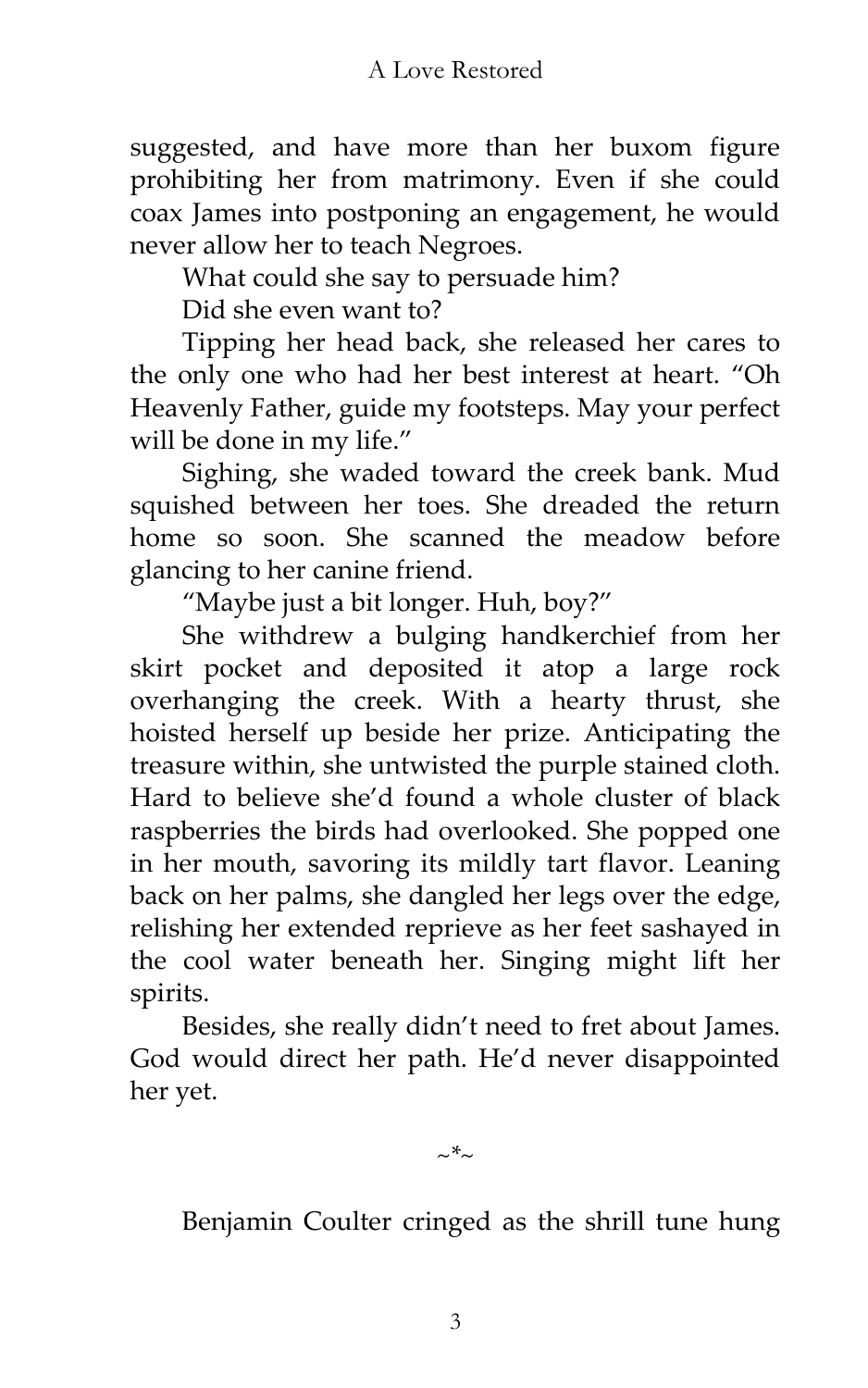in the air. That woman sure knew how to ruin a Sunday afternoon. Sounded like something was dying and needed to be put out of its misery.

He shook his head. All he wanted to do was rest a while longer. His decision to go around his headstrong superior and talk to Mr. Farrell directly about his boss's inaccurate measurements had made for a nerve wracking week. That decision could have cost him his job. Thankfully, his discovery had been received well, saving the struggling railroad both time and money.

Benjamin leaned against the sycamore tree and tossed his line into the creek. A slight hint of remorse nicked his conscience. He now sat poised to guide the construction of the Washington & Ohio Railroad through the town of Catoctin Creek and over the Blue Ridge Mountains to Winchester, but he hadn't intended to get his boss fired. If only the man hadn't refused to admit he'd made a mistake.

Yep, it was all coming together. Just the way he'd hoped it would when he agreed to leave Texas and take this apprenticeship in Virginia. All he had to do was pass that examination next spring and…

He shuddered. The woman's screeching escalated to a bone-grating pitch. She'd frighten the fish away for sure. Like most folks, Sunday was his day off, and he didn't intend to spend it listening to her sing off-key.

Wedging his pole in the mud of the creek bank, he set off to investigate. Her ear-piercing slaughter of *The Merry, Merry Month of May* led the way. He spied his first glimpse of the lyrical assassin through the thin limbs of a dogwood tree. Perched on a large, flat rock at the edge of the creek, she swirled her bare feet in the water. Behind the rock sat a pair of woman's boots fancy ones. Too bad she hadn't spent some of her shoe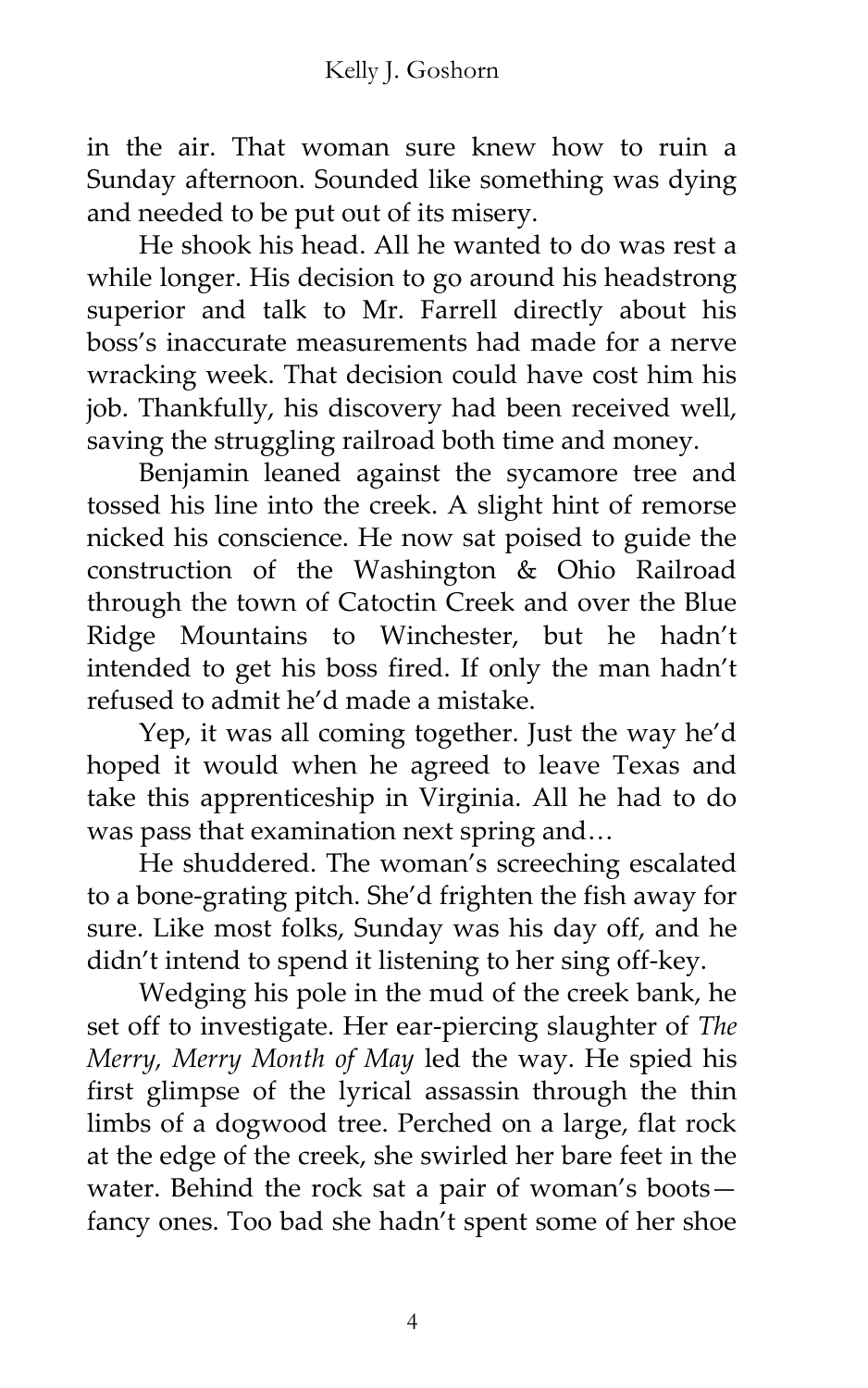allowance on singing lessons.

Her voice cracked*. "The skies were bright, our hearts were light, in the merry, merry month of May…"*

Benjamin winced. That was the fourth time in a row she'd sung that part. *For the love of Pete, didn't Miss Fancy Boots even know the words?* He needed to put a stop to this so he could continue fishing—and napping. He stepped forward then stopped. The woman reached up and removed a pin from her hair, then another. Mounds of long chestnut brown ringlets spilled over her shoulders into the middle of her back.

Curls. He groaned. Why'd she have to have curls? *"The skies were bright. Our eyes were light..."*

*Never mind.* Curls or not, the woman's voice could haunt the dead. Twigs snapped under his foot.

A stubby-legged dog spun in his direction, barking relentlessly. The woman pulled her feet from the creek and hopped off the rock. 'Who's there?'

He held his breath.

She hummed her tune again, cautiously this time as her eyes searched the woods. She stepped around the dog and picked up a thick stick.

He chuckled. Did she think she could fend him off with that?

'It was probably just a rabbit, huh, boy?' She stroked the little fur ball behind his ears. Still clutching the improvised deterrent, she retreated to her perch. The dog wasn't fooled. He stood, ears pricked and eyes fixed in Benjamin's direction.

Benjamin shook his head as she sang the same line of the song—again. He hadn't meant to alarm her. He could fish another day.

The fragrant woodbine tickled his senses. He pinched his nose. No use. 'Ah-choo.'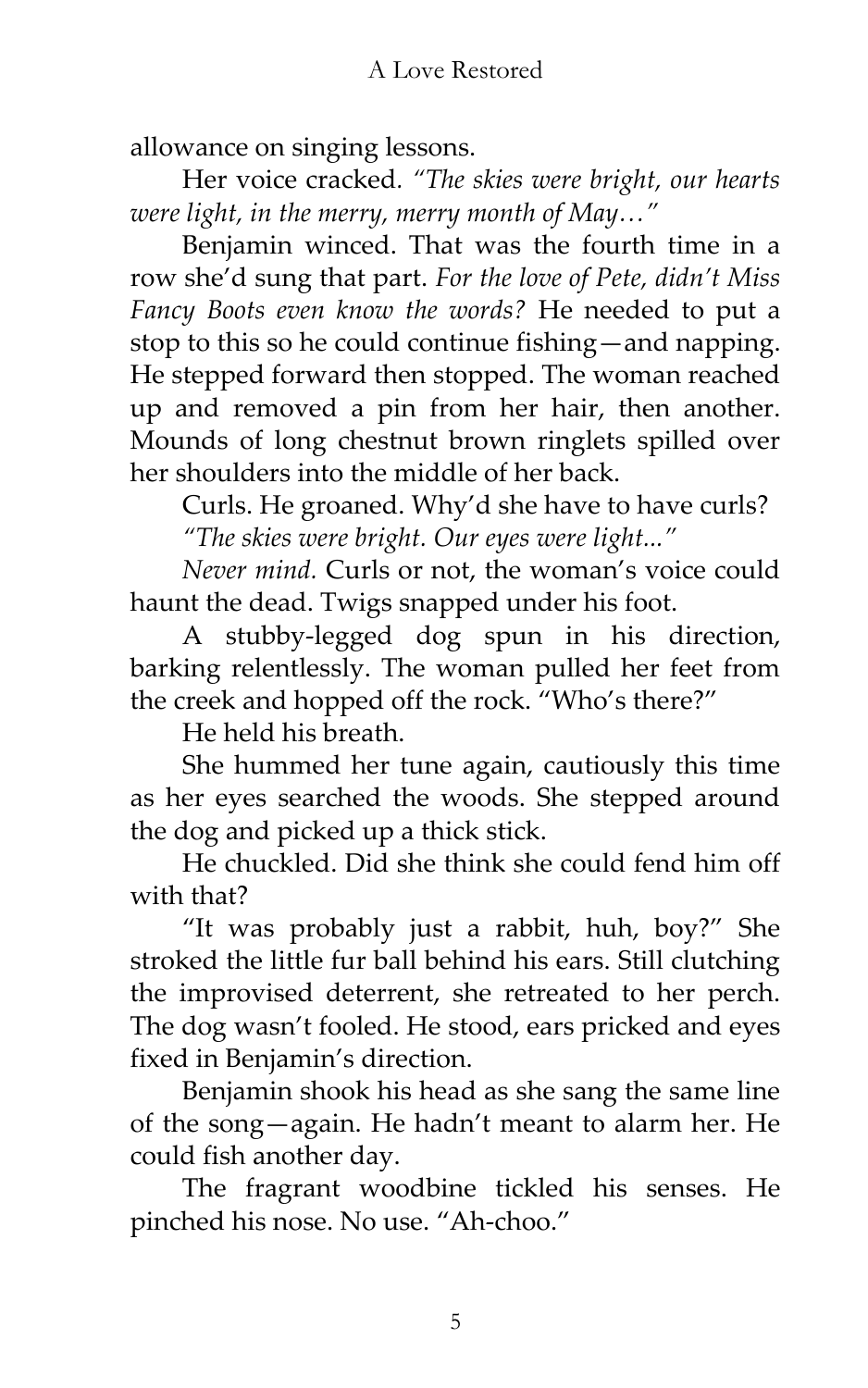The dog charged.

'I know someone's in the brush.' She tightened her grip on the stick. "I heard you sneeze. Come out."

The feisty dog chased Benjamin into the clearing. His graying muzzle and deep bark contradicted the little scrapper's size and enthusiasm.

Miss Fancy Boots stood on the rock, holding the stick high above her right shoulder.

Benjamin held up his hands as he moved toward her. 'I intended to leave before your mutt ferreted me out. My apologies. I didn't mean to frighten you.'

Raising her chin, she edged backward. 'I'm not scared<sup>"</sup>

The tailless critter nipped at Benjamin's heels then zigzagged around him. 'Call off your...dog, Miss. If you can call that runt of a critter a dog.'

Fear shifted to indignation as her dark eyes narrowed. 'He's a corgi—a herding dog, from the finest breeding stock England has to offer.'

'What's he herd? Rabbits?'

Resembling a batter for the Cincinnati Red Stockings, she readjusted the position of the stick. 'What do you want?'

'I want you to stop your caterwauling so I can enjoy my Sunday afternoon.'

She lowered her makeshift weapon and rested her hands on her hips. 'My caterwauling? First, you insult my dog, now my singing. I suppose you could do better?'

'Decidedly better.' His attention shifted to the stocky animal nipping at the leg of his dungarees. 'Your dog, Miss.'

'Buddy, come.' The dog ambled to the base of the rock where she stood. She angled her head, brows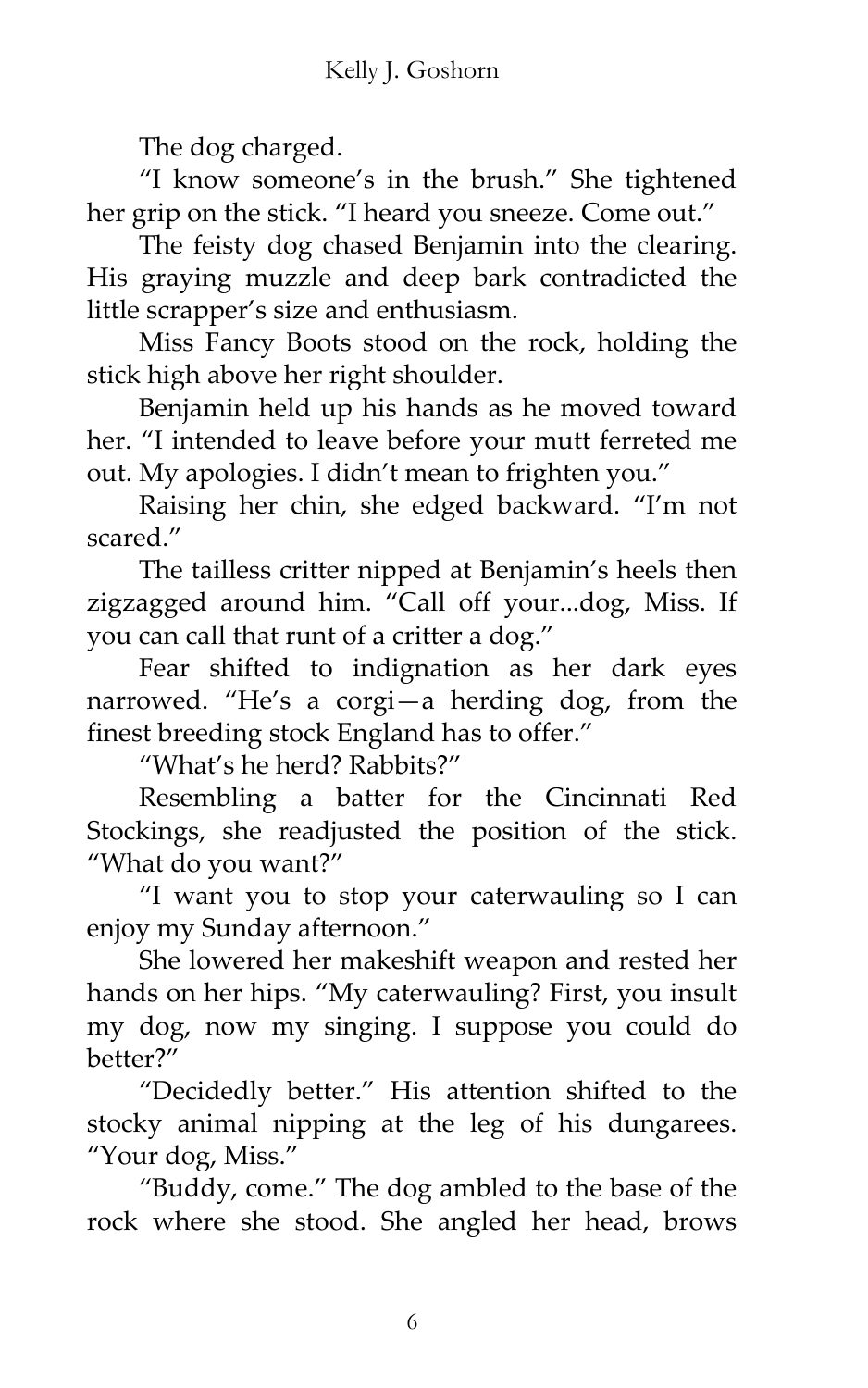furrowing. 'You don't sound like you're from around here? Are you from up north?'

'Born and raised in Pennsylvania.'

'Do you work for the railroad?'

'More or less. Is that a problem?'

She stiffened. "Not if you keep your distance."

'C'mon down from there before you slip.' Benjamin moved toward the rock but halted when she raised the stick again.

'Don't come any closer.'

Maybe he should leave since she still had concerns about him. He scratched his scraggly beard. His raggedy appearance no doubt added to her apprehension. He diverted his attention to her dainty shoes. She had no reason to worry. While her curls were definitely attractive, he had no designs on a woman like her. Marcy had cured him of an eye for women with a taste for the finer things in life.

Still, he couldn't just leave and risk her falling in the creek.

Stepping forward again, Benjamin held his hands high where she could see them. 'I'm not going to hurt you.'

The woman crept backward. 'Keep your distance<sup>"</sup>

'I'd be careful if I were you, Miss. You're awfully close to the edge.'

'I'll be fine.' She inched back. 'You just stay put.'

The lady was feisty and tenacious—qualities he might like if she weren't threatening to pummel him. Too bad she couldn't carry a tune with a handle on it. 'Let me help you down before you slip.' He reached up to take her hand. 'Then I'll be on my way.'

'I told you to keep your distance.'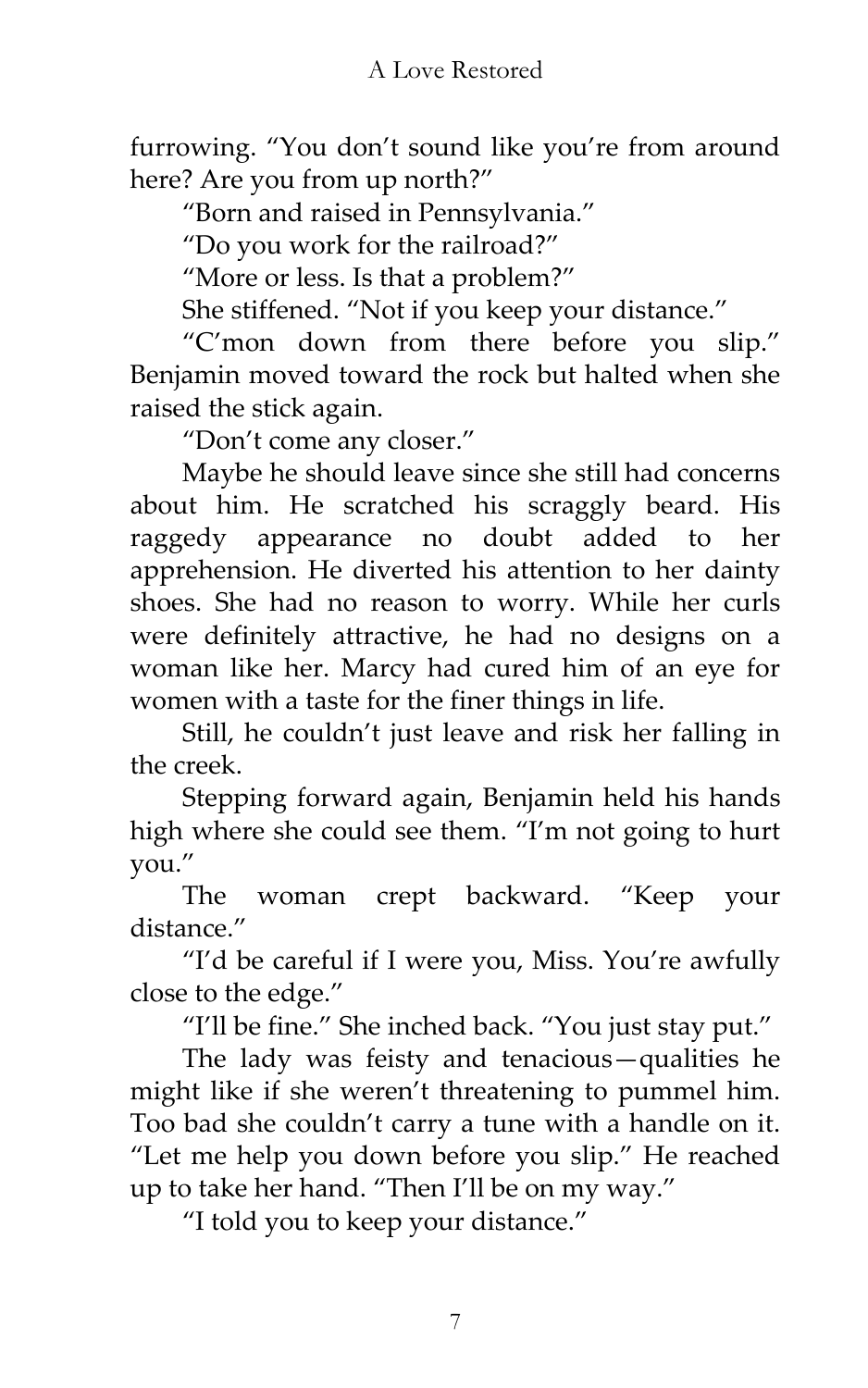The stick swished through the air. Benjamin ducked, the limb narrowly missing his head.

*Splash.*

He straightened and peered over the side of the rock. She sat bent-legged in shallow water—skirts knee-high, water dripping from her nose. The waterlogged woman glanced at him through damp lashes. What a sight. Benjamin clamped his lips together in a futile effort to contain his mirth. He knew enough about females to know Miss Fancy Boots would be fuming mad. Even more so if he laughed at her predicament. Despite his best effort, a hearty guffaw escaped him.

Until her glare silenced him.

Benjamin waded into the creek. "May I help you?"

'No, thank you.' She searched the creek bed for the stick. 'I can manage.'

The dog sat at the edge of the water, the nub where his tail should be wagging playfully.

'I think he wants to join you.'

As if Benjamin's observation had been a personalized invitation, the critter jumped in, splashing his mistress.

'Buddy, no!' She shielded her face in vain.

Bringing his fist to his mouth, he feigned a cough to stifle his laughter. Poor woman. This just wasn't her day.

She struggled to her feet and swiped wet tresses from her eyes. Without a glance in his direction, she lifted her soggy skirts and edged around him toward the creek bank.

'Watch your—'

Arms flailing, she wobbled as her foot slipped on a mossy rock.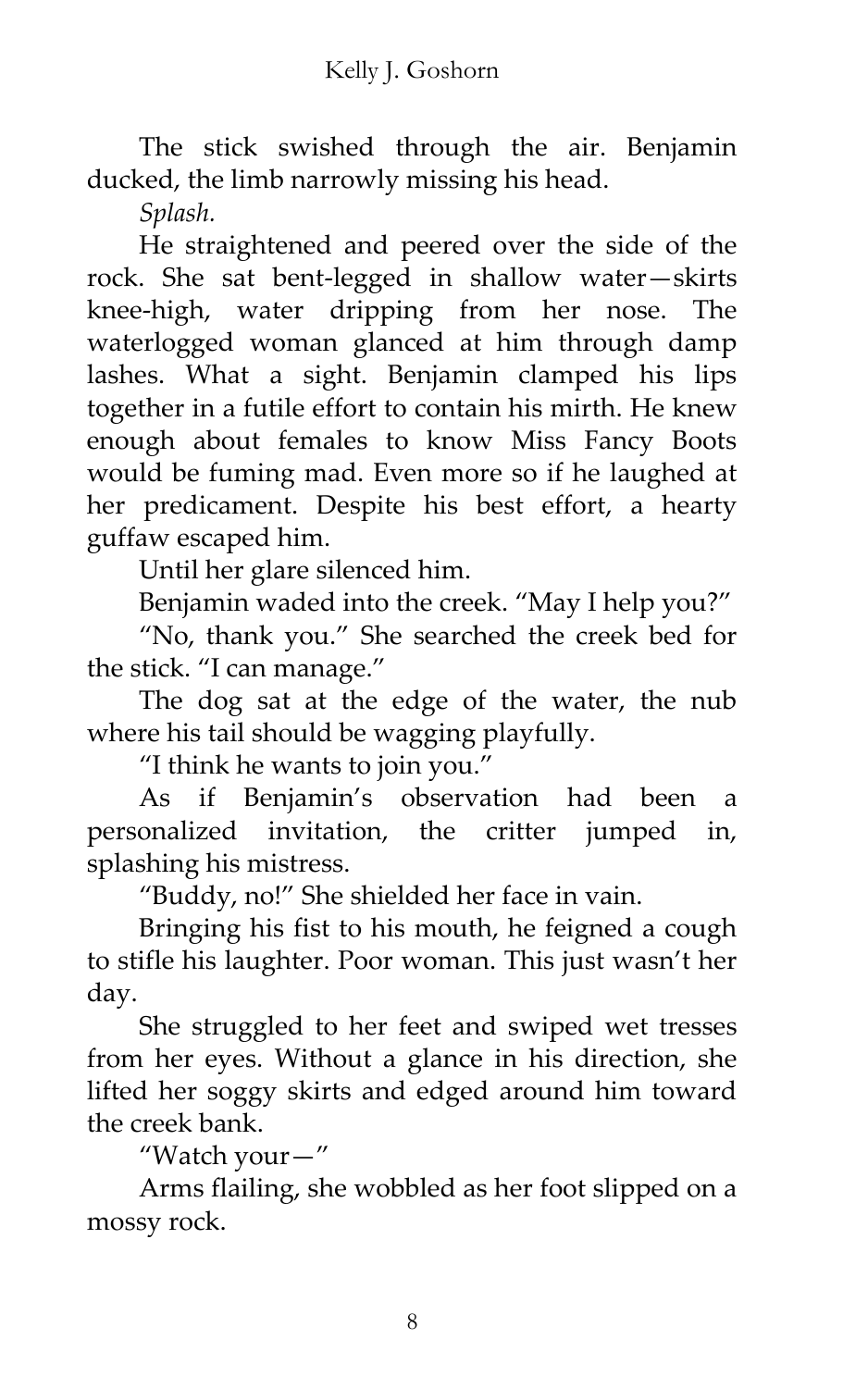Benjamin lunged forward and grabbed her waist, steadying the drenched woman. Mere inches apart, his gaze lowered to her rosy lips. He hadn't noticed those before. "Allow me to assist you?"

She sighed. 'I guess I have no choice. I lost my stick when I fell."

With one arm wrapped around her waist, he grasped her elbow with his free hand and led her from the water.

Once on dry ground, she twisted the fabric of her skirt. Water pooled in the dirt beneath her. 'Look what you've done!'

'What I've done?'

'Yes, I'm a mess.' Mud-caked toes peeked out from underneath the hem of her dress.

A beautiful mess. Dark, wet curls plastered themselves against her creamy skin. Yellow flecks in her eyes sparkled like gold in the sunlight. She may be rounder than the other women who'd sparked his interest, but she was by far the prettiest.

'You probably could use a little putting back together.' So could he. Benjamin rubbed his hand over wiry whiskers. Why hadn't he trimmed his beard?

Now that she was out of the creek, wet fabric cleaved to her ample curves. He shouldn't be staring. Averting his gaze, he cleared his throat. 'Wait here, Miss. I'll be right back.'

He returned with his fishing pole, three speckled trout and a wool blanket. He leaned the rod against a nearby tree. 'The dog won't eat my fish, will he?'

"I don't think so"

Benjamin eyed the dog then handed the string of fish to her anyway. 'Hold these, please.' Unfolding the blanket, he draped it around her shoulders. 'Name's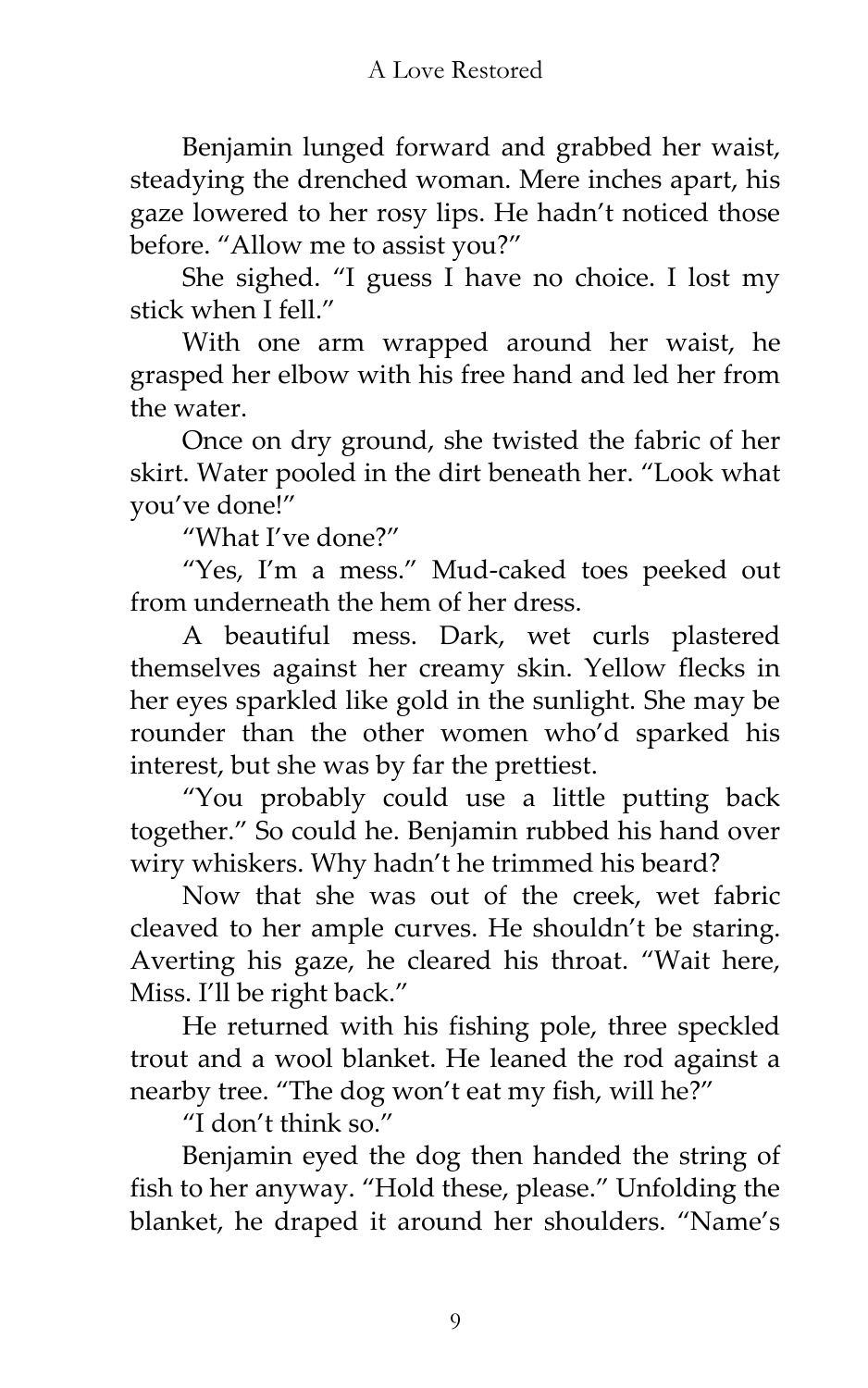Benjamin Coulter, Miss.'

'Thank you, Mr. Coulter.' She grasped the blanket with her free hand. A smug grin crossed her lips as she lifted the string of trout. 'Looks like my caterwauling didn't scare away all the fish."

Benjamin pushed his hat back from his forehead. 'Begging your pardon, Miss, but I caught these before your serenade began.'

'Here.' She extended the fish in his direction. 'I should be getting home.' She grabbed her boots and stockings. 'Come on, boy. Let's go.'

'I'm heading back to town myself. May I escort you?'

'No, thank you.' She pointed to her sodden clothes. 'You've done more than enough already. Besides, I don't know you.'

He should just let her go. Those fancy boots spelled trouble in his book, yet something about her captivated him. Benjamin grabbed his pole and followed her. 'But I did come to your rescue. Surely, that must count in my favor.'

She glanced over her shoulder. 'True. But, if it weren't for you, I'd never have fallen in the creek in the first place. So that is a mark against you.'

A mark against him? He wasn't some errant school boy. "Wait, please."

When she reached the edge of the clearing, she paused and removed the blanket from her shoulders. 'Please, don't follow me. I can't be seen, like this*,* in the company of a stranger.'

He tore his gaze away from the wet fabric determined to cling to her curvaceous figure. What was she thinking? She shouldn't be seen like that by anyone, including him. 'All right, but you'd better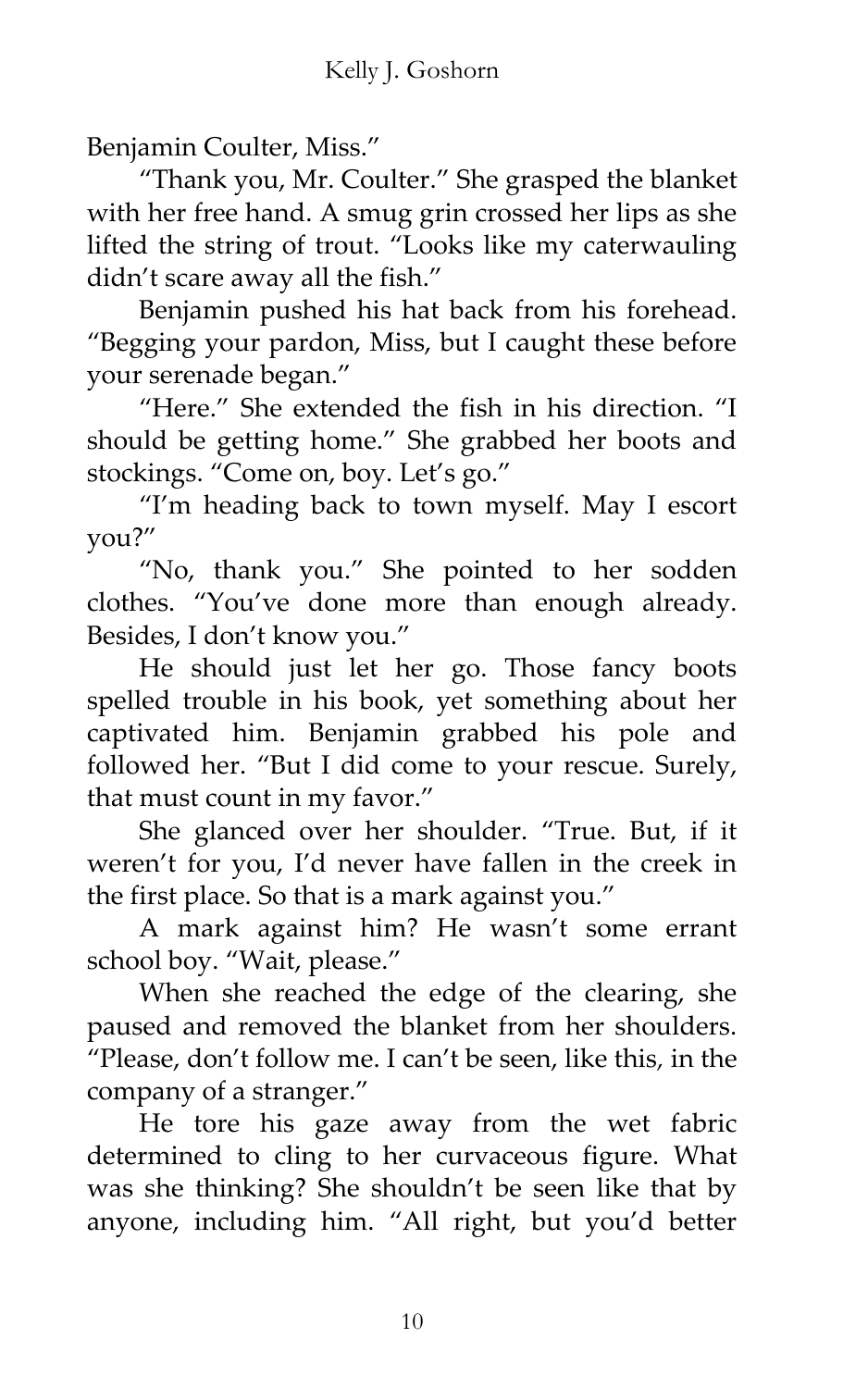keep the blanket. You'll be…indecent without it.'

A dash of pink graced her cheeks. 'Thank you.'

Resisting the urge to admire her curves, he focused his attention on the storm clouds drifting toward town. Not nearly as interesting, but much safer. 'Are you covered?'

 $''Y$ es."

He corroborated her statement from the corner of his eye before allowing himself to look her direction again. Even wet, she was fetching.

'But how will I return the blanket to you?'

'Just keep it.'

'You won't need it?'

'Not unless fate requires me to rescue another obstinate woman from the creek.'

A spark flashed in her eyes. 'Fortunately for you, I'm the most stubborn woman in town"

"No doubt"

'Good day, Mr. Coulter.'

Her pace quickened as she followed the dusty road toward town. Just his luck. He would've enjoyed walking Miss Fancy Boots home. Benjamin stopped in his tracks. Miss Fancy Boots? He smacked his palm against his forehead.

Doggone it.

Why hadn't he asked her name?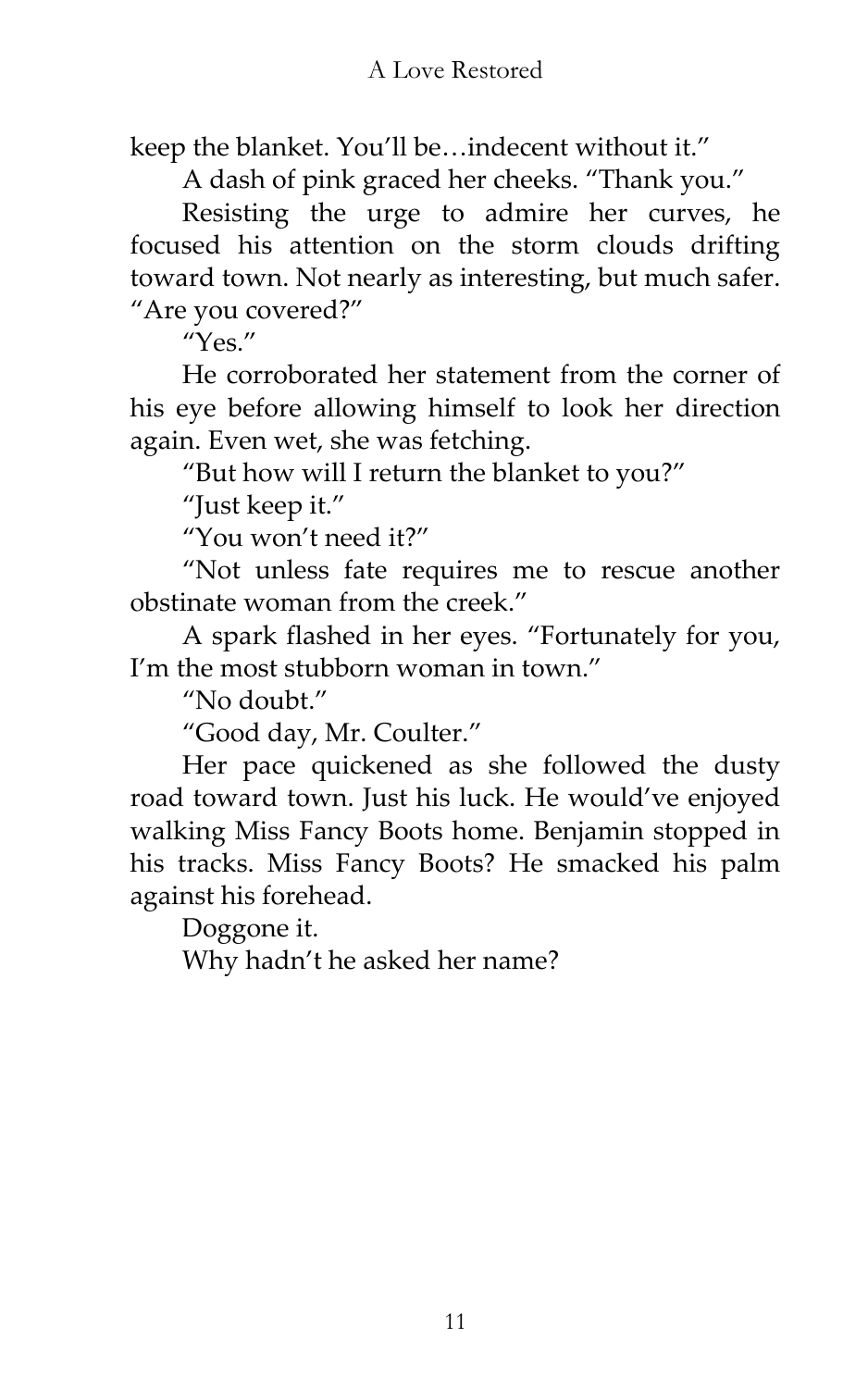## **2**

Ruth Ann tiptoed across the veranda. Clutching the green wool blanket, she peered past yellow toile curtains into the kitchen.

Where was Myra?

The scent of rain lingered in the air. Dark clouds hovered in the distance. Relieved she'd arrived home before the impending downpour, she hurried toward the door. A loose board creaked beneath her muddy feet. She cringed. A low throaty bark crept from Buddy's mouth. Bringing her finger to her lips, she glared at the snarling little scoundrel. 'Shh, that's just me, boy.'

His barking intensified.

"Traitor"

She stiffened at the faint click of the latch. Oh well, she shouldn't be skulking around the porch in the middle of the day anyway. She was a grown woman for goodness' sake—soaking wet or not.

The door handle slipped from her grasp.

'Lordy child, what happened to you? You's a mess<sup>"</sup>

Ruth Ann sucked in a breath, as her fist flew to her chest.

Myra's coffee-colored hands grasped Ruth Ann's. 'Its fine, Missy. It just me.'

'Oh, thank heaven.' She glanced past the older woman. 'Is Mama home?'

'Mmmhmm, and she on a tear about somethin'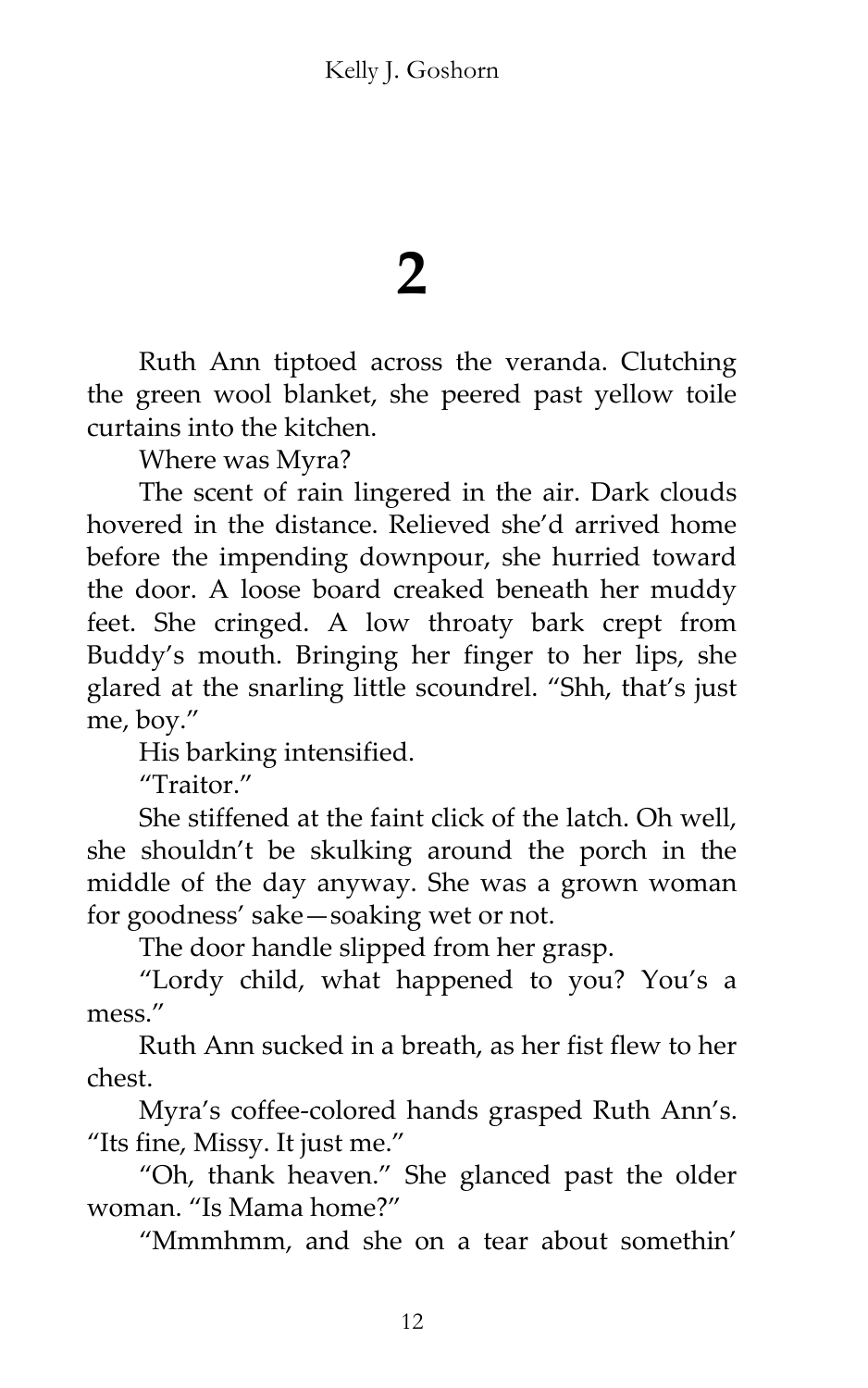Mrs. Hirst told her followin' services this mornin'."

Ruth Ann could well imagine. Why hadn't she told Mama about Mr. Janney's offer to extend her teaching contract before now? Hearing the news from Mrs. Hirst would only inflame the situation. 'Can you help me clean up before Mama sees me like this?"

Myra shook her head. 'Mercy, child, I not sure we has that much time. Let's get you out that wet dress and put it to soak.' She tugged the blanket from Ruth Ann's shoulders. Pinching it between her index finger and thumb, she inspected the covering. 'Where'd you find this ol' scrap of a blanket?'

'A man at the creek loaned it to me. He said I'd be indecent without it."

Myra's mouth fell agape. 'Some man you don't know seen you like this?'

Ruth Ann nodded. 'He sort of caused my fall in the first place then he waded in to assist me.'

'I bet he's one of them railroad men?' She shook her finger at Ruth Ann. 'You heard your Mama. They not to be trusted.'

'I remember and his disheveled appearance had me fearful at first, but there was something about his eyes.'

"His eyes?"

Ruth Ann nodded and grasped her confidant's arm. 'They were a delicious shade of amber.' She sighed. 'Like honey drizzling on a warm biscuit.'

Myra quirked a brow. 'What 'bout Mr. Thornton?'

'You know I've never fancied him.'

'Makes no never mind. You practically engaged to the man"

Ruth Ann rolled her eyes. 'Don't remind me.'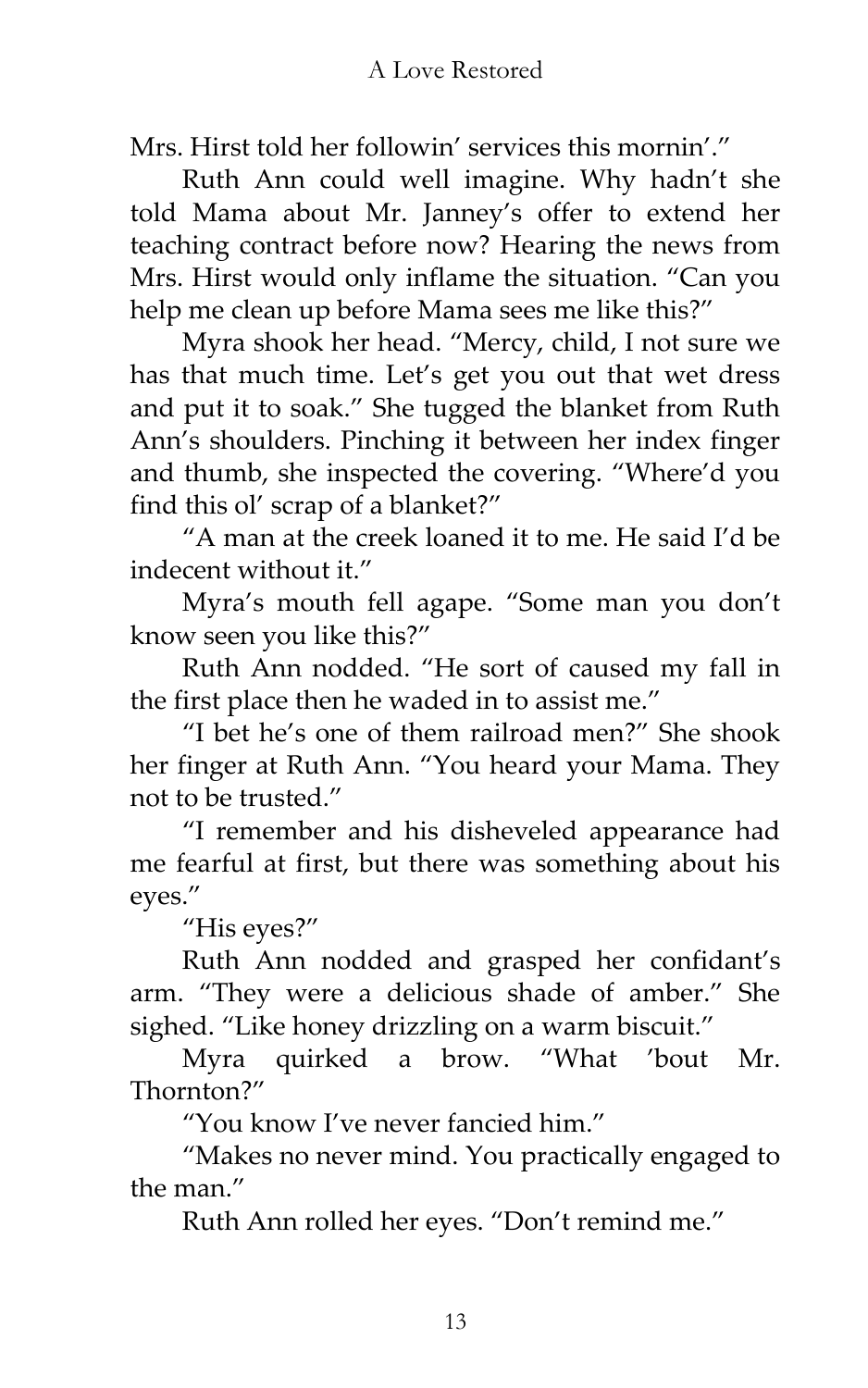Myra opened the larder and retrieved the metal wash tub. Yellowing teeth split her grin. 'And what your mama gonna say 'bout this railroad man with the fine eyes?'

'Nothing. It's our secret.'

Ruth Ann forced a breath, steeling her nerves before sliding open the mahogany pocket doors. Mama sat in her wing back chair in the corner of the parlor, her fingers strumming its velvet upholstered arm.

*~\*~*

'Myra said you wanted to speak—'

Mama sprung from her chair. 'Is it true, Ruth? You agreed to another term at the Freedmen's School?'

She kissed her mother's cheek. 'I take it the gossip mill of the Women's Benevolent Aid Society is working fine?'

'Don't get sassy with me, Ruth. I spoke with Genevieve Hirst this morning. Imagine my embarrassment when I learned this news from her. She is none too pleased either.'

'I had planned to tell you earlier, but it slipped my mind. Mr. Janney offered the contract Friday afternoon.'

'I thought we agreed this would only be temporary.'

Thunder rumbled, shaking the thinly-paned glass.

Ruth Ann hurried to the parlor window and lowered the sash as the first droplets of rain splattered against the glass. She glanced at the darkening sky. A storm brewed—inside and out.

Taking a deep breath, she faced her mother. 'Mr. Janney said my performance is exemplary and asked